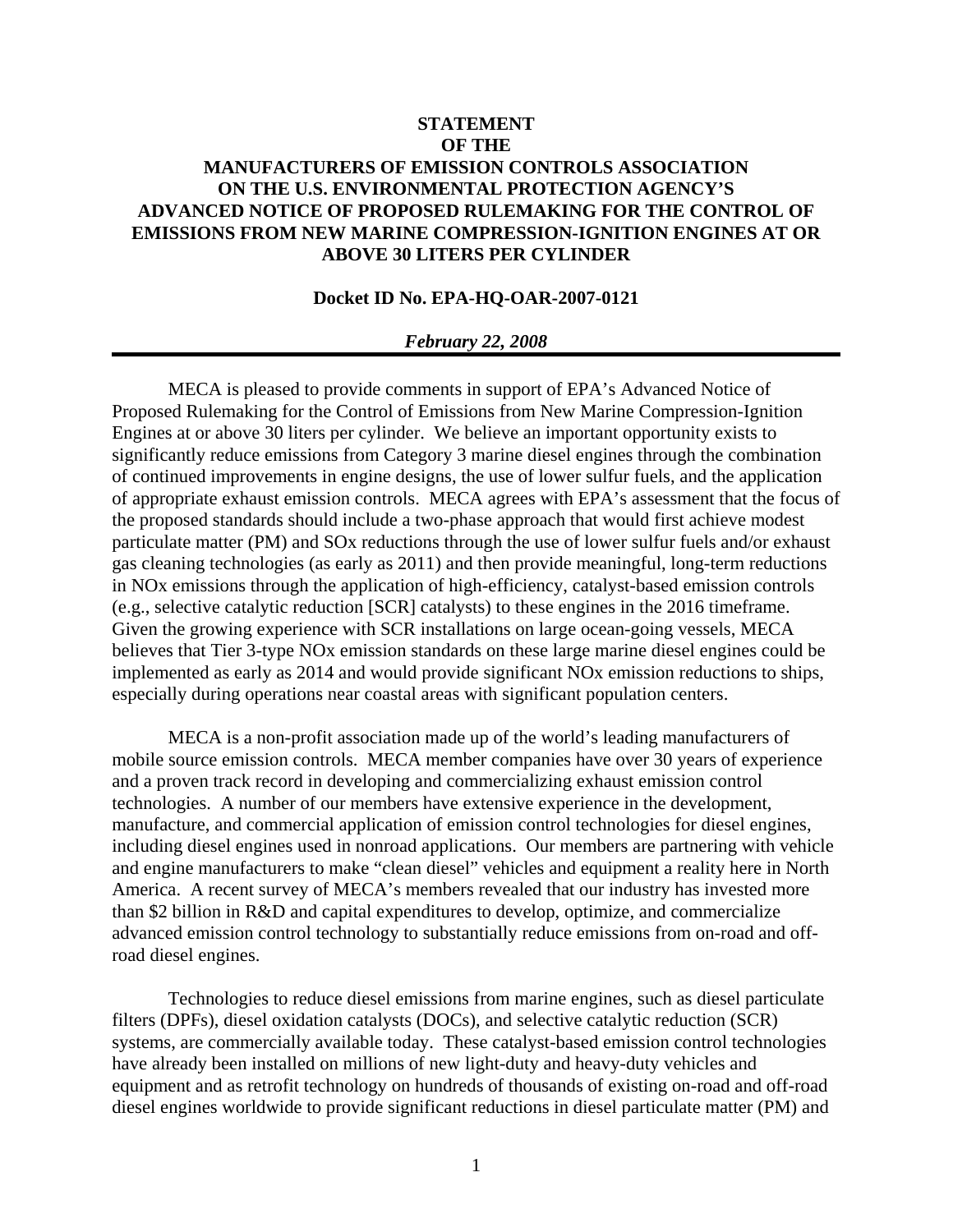oxides of nitrogen (NOx) emissions, as well as reductions in hydrocarbon (including toxic hydrocarbons like poly-aromatic hydrocarbons) and carbon monoxide (CO) emissions. In the case of catalyst-based PM reduction technologies such as catalyst-based DPFs or DOCs, their successful application is dependent on the use of low or ultra-low sulfur diesel fuel since sulfur levels in the fuel can both deteriorate catalyst performance and contribute to PM emissions through the formation of sulfate emissions across the catalyst. This is why EPA's recent final or proposed rulemakings covering new highway, off-road, locomotive, and smaller marine diesel engines include or take advantage of the mandated use of ultra-low sulfur diesel fuel (15 ppm S max.) to facilitate the use of sulfur-sensitive, catalyst-based emission control technologies like DPFs, DOCs, or NOx adsorber catalysts. Similarly, for large ocean-going vessels, the application of catalyst-based DPFs and DOCs for PM reductions would not be practical until fuel sulfur levels are reduced to 500 ppm S, or in some cases even 50 ppm S, or lower. In this ANPRM, EPA has only proposed reducing fuel sulfur levels to a minimum of 1,000 ppm for these large marine diesel engines.

There is growing experience with these "clean diesel" emission control technologies on marine diesel engines. These marine diesel engine applications pose unique operating environments and challenging packaging envelopes for emission control technologies, but proper application engineering has resulted in the successful application of DOCs, DPFs, and SCR catalysts on a variety of marine diesel engines.

### **Emission Control Technologies for Marine Diesel Engines**

MECA would like to provide comments on the experience base with diesel particulate filters, diesel oxidation catalysts, and SCR catalysts on marine diesel engines. Our comments on DPFs and DOCs are specific to marine applications that have low or ultra-low sulfur diesel fuel available. If sulfur levels for ocean-going vessels remain at 1,000 ppm S or higher, engine manufacturers would not be able to take advantage of these catalyst-based technologies for reducing PM levels. Our comments on marine SCR experience provide strong support for the potential of this technology to achieve high efficiency NOx reductions consistent with EPA's proposal for a Tier 3, Category 3 marine diesel engine NOx emission standard. As indicated in EPA's ANPRM, SCR catalyst technology is capable of significant NOx reductions from marine diesel engines even when these engines are operated on fuels with high sulfur levels (e.g., 15,000 to 35,000 ppm S).

*Diesel Particulate Filters (DPFs) –* Diesel particulate filters are commercially available today, with over 200,000 on-road heavy-duty vehicles worldwide retrofitted with high-efficiency DPFs and over four million new diesel passenger cars in Europe equipped with this technology since 2000. Starting in 2007 here in the U.S. and Canada, essentially all new heavy-duty diesel highway engines have been equipped with diesel particulate filters to achieve EPA's 2007, 0.01 g/bhp-hr PM highway diesel standard. New "clean diesel" light-duty vehicles that are entering the U.S. market will also be equipped with DPFs to achieve compliance with EPA's light-duty Tier 2 PM emission regulations.

To date, the real-world experience with DPFs in these many light-duty and heavy-duty on-road vehicle applications has been very good. Through millions of miles of operation, DPFs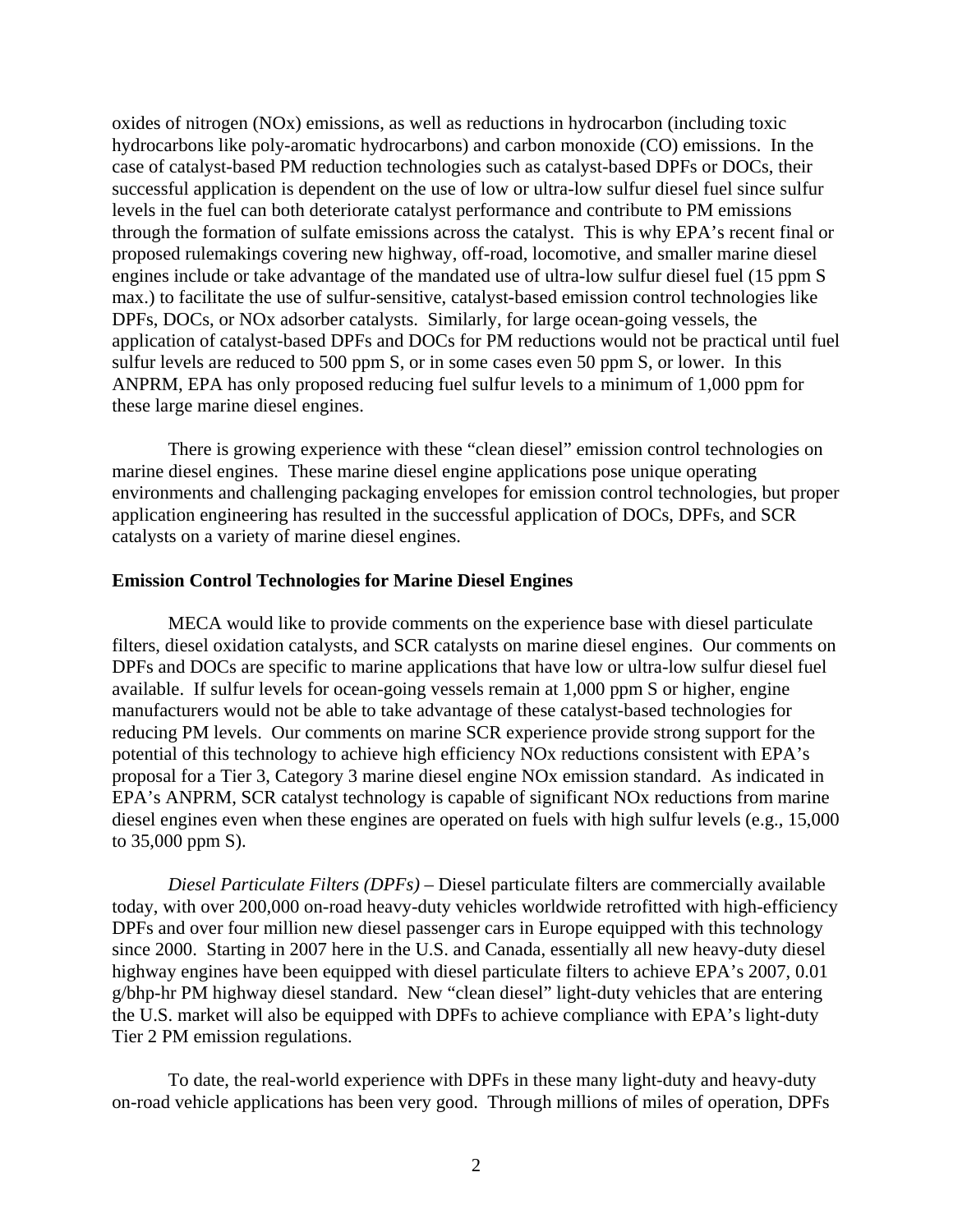continue to provide high reductions in PM emissions in these applications with very few operational problems. Most recently, the launch of catalyst-based filters in the U.S. and Canada on 2007 model year heavy-duty highway engines has received favorable feedback from owners and operators.

These successful on-road DPF applications are generally employing durable ceramic wall-flow filters to achieve in excess of 90 percent reduction in engine-out PM levels over years of operation. Light-duty and heavy-duty new vehicle applications of DPFs rely on combinations of both passive and active regeneration strategies for periodic combustion of soot that accumulates on the filter. In many cases, catalysts displayed directly on the filter substrate and/or located upstream of the filter element have been used to facilitate soot oxidation under normal exhaust temperatures. The use of ultra-low sulfur diesel fuel is an important enabler for the use of catalyst-based PM control technologies such as DPFs and DOCs. Wall-flow ceramic filter elements are now available in a number of material types, including cordierite, silicon carbide, aluminum titanate, and mullite. Substrate manufacturers continue to refine the designs and production processes for these filter elements in order to improve durability characteristics, minimize exhaust backpressure, and make these filter substrates more compatible with catalyst coatings.

More recently, metal substrate filter designs have been developed and introduced for PM control of diesel engines. These designs combine more tortuous flow paths with sintered metal filter elements to achieve intermediate PM filtering efficiencies that can range from 30 to 70 percent depending on engine operating conditions and the soluble content of the diesel particulate matter emitted by the engine. Like ceramic wall-flow filters, these metal filter designs can be catalyzed directly or used with an upstream catalyst to facilitate regeneration of soot captured by the substrate. These metal substrate filter designs have seen application as a retrofit technology on both heavy-duty and light-duty highway diesel engines, have been used by one engine manufacturer (MAN) in Europe for complying with Euro 4 heavy-duty diesel PM limits, and have been introduced by Daimler on their new Smart diesel passenger car in Europe to reduce PM emissions and comply with Euro 4 light-duty emission standards. Due to their more open designs, these metal substrate filter designs can operate over very long timeframes without the need for cleaning the substrate of trapped lubricant oil ash.

Several demonstration projects have been conducted, or are being conducted, in the U.S. to evaluate the feasibility of equipping marine diesel engines with DPFs. In 2006, a U.S. Navy work boat/barge was retrofitted with an active DPF system. Emissions testing results show that the DPF, along with engine modifications, achieved an 85 percent reduction in PM and a 74 percent reduction in NOx emissions relative to the original engine configuration. Active filters employing diesel fuel burners for filter regeneration have been successfully installed in a limited number of marine engine and locomotive applications in Europe. This particular active filter design does not employ catalysts and would therefore be available to diesel engine applications that operate at higher fuel sulfur levels (e.g., >500 ppm S). Additional details of the marine applications of DPFs are summarized in MECA's Locomotive and Marine case study report available at: [www.meca.org/galleries/default-](http://www.meca.org/galleries/default-file/MECA%20locomotive%20and%20marine%20case%20study%20report%201006.pdf)

[file/MECA%20locomotive%20and%20marine%20case%20study%20report%201006.pdf](http://www.meca.org/galleries/default-file/MECA%20locomotive%20and%20marine%20case%20study%20report%201006.pdf).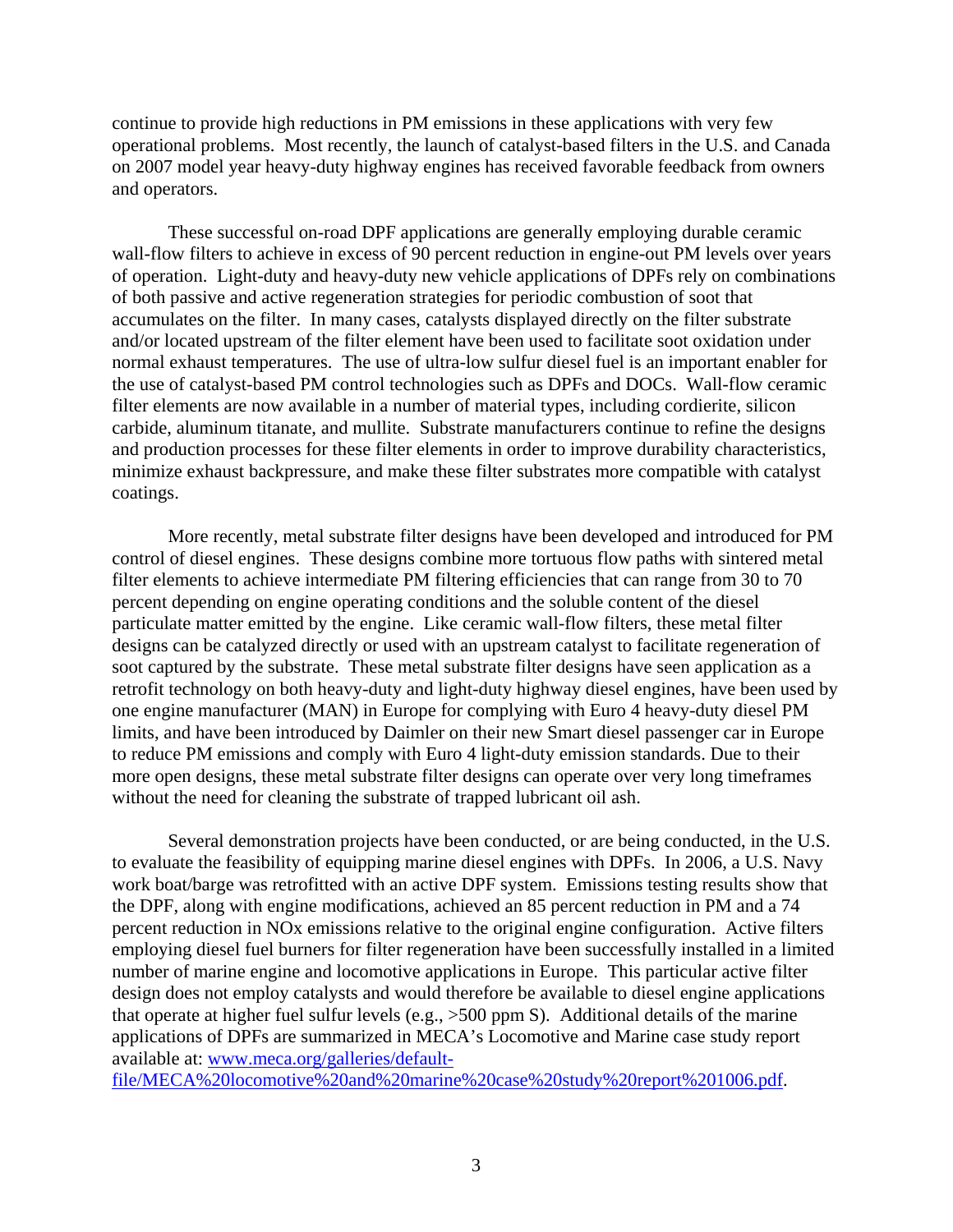*Diesel Oxidation Catalysts (DOCs) –* DOCs are a well proven technology for oxidizing gaseous pollutants and toxic hydrocarbon species present in the exhaust of diesel engines. DOCs are also effective at reducing diesel PM emissions through the catalytic oxidation of soluble hydrocarbon species that are adsorbed on soot particles formed during the combustion process. DOCs can also oxidize NO present in the engine exhaust to  $NO<sub>2</sub>$ . This  $NO<sub>2</sub>$  can then be used to oxidize soot captured on a DPF at relatively low exhaust temperatures (so-called passive filter regeneration) or to improve the low temperature performance of SCR catalysts by providing a more kinetically variable mixture of  $NO$  and  $NO<sub>2</sub>$  to the SCR catalyst.

Over two million oxidation catalysts have been installed on new heavy-duty highway trucks since 1994 in the U.S. These systems have operated trouble free for hundreds of thousands of miles. Many new 2007-compliant heavy-duty trucks offered for sale in the U.S. and Canada include an oxidation catalyst upstream of a catalyzed diesel particulate filter in order to help reduce PM emissions to levels below 0.01 g/bhp-hr. Oxidation catalysts have been used on millions of diesel passenger cars in Europe since the early 1990s and oxidation catalysts have been installed on over 250,000 off-road vehicles around the world for over 30 years. DOCs include Pt or Pt/Pd catalyst formulations supported on ceramic or metallic substrates. Again, the application of DOCs is facilitated by the use of low sulfur diesel fuel (500 ppm S or lower).

There have been limited demonstration projects evaluating the feasibility of equipping marine engines with DOCs. In 2003, the New York State Energy Research and Development Authority (NYSERDA) initiated a program to collaborate with private ferry operators to demonstrate emission reduction technologies, including DOCs. Two ferries were retrofitted with DOCs: one ferry with a DOC using a fuel-borne catalyst was estimated to achieve NOx reductions of 5 percent with ultra-low sulfur diesel and PM reductions of 50 percent; the other ferry equipped with a DOC was estimated to achieve PM reductions of 40 percent. NYSERDA issued a program report on their private ferry demonstration program in September 2006 (see [www.nyserda.org/default.asp](http://www.nyserda.org/default.asp)). DOCs have also been installed on passenger ferries operating in Hong Kong. In Texas, a recent marine diesel engine retrofit demonstration, sponsored by the Texas Commission on Environmental Quality's New Technology Research and Development (NTRD) program, combined engine modifications with a DOC to achieve both PM and NOx reductions (see [www.tercairquality.org/NTRD/About/](http://www.tercairquality.org/NTRD/About/)).

Additional details of the marine applications of DOCs are summarized in MECA's Locomotive and Marine case study report available at: [www.meca.org/galleries/default](http://www.meca.org/galleries/default-file/MECA%20locomotive%20and%20marine%20case%20study%20report%201006.pdf)[file/MECA%20locomotive%20and%20marine%20case%20study%20report%201006.pdf](http://www.meca.org/galleries/default-file/MECA%20locomotive%20and%20marine%20case%20study%20report%201006.pdf).

In their ANPRM, EPA notes that NOx reductions may be possible through the combination of seawater scrubbers and technologies that oxidize NO exhaust emissions to NO2.  $NO<sub>2</sub>$  is water soluble and can be effectively removed using water-based scrubber technology. DOCs can be effective NO oxidation catalysts and could be combined with a seawater scrubber to effect significant reductions in NOx emissions from the exhaust of large marine diesel engines. Some demonstrations of this combined DOC + seawater scrubber are planned in the near term. Due to the sulfur sensitivity of the NO oxidation catalyst, the performance of such a combined system would be impacted by the fuel sulfur levels used by the marine engine. Maximum NO oxidation performance and DOC durability would be favored by low  $\leq 500$  ppm)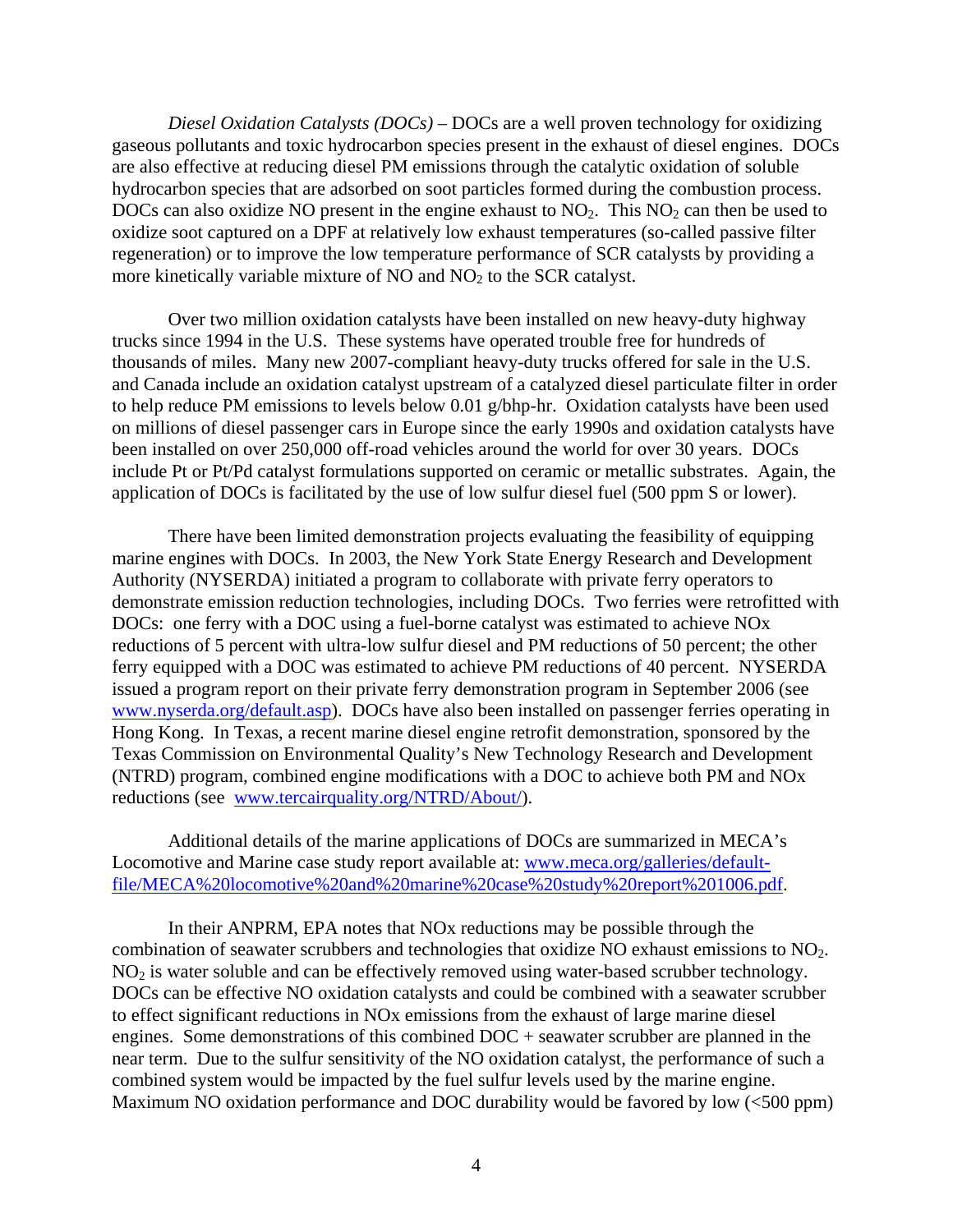or ultra-low (<50 ppm) sulfur fuels. Periodic desulfation of the DOC using, for example, a noncatalytic fuel reformer might also make such a DOC + seawater scrubber approach viable on higher sulfur fuels. Total NOx reduction efficiencies of such a combined system would depend on the conversion rate of NO to  $NO<sub>2</sub>$  over the DOC but could be in the range of 50 percent NOx reduction.

*Selective Catalytic Reduction (SCR) Technology –* SCR technology is a proven NOx control strategy. SCR has been used to control NOx emissions from stationary sources for over 20 years using either ammonia or urea injection ahead of the SCR catalyst to serve as the reductant that reacts with NOx in the lean diesel operating environment. The experience from stationary applications of SCR technology can be applied to marine diesel installations due to the similar, non-transient modal operating conditions employed in both applications. Stationary demonstrations range from diesel back-up generators, gensets, and stationary engines used on large construction cranes. MECA has summarized this stationary diesel engine experience in a case study report available at: [www.meca.org/galleries/default](http://www.meca.org/galleries/default-file/Stationary%20Engine%20Diesel%20Retrofit%20Case%20Studies%200807.pdf)[file/Stationary%20Engine%20Diesel%20Retrofit%20Case%20Studies%200807.pdf.](http://www.meca.org/galleries/default-file/Stationary%20Engine%20Diesel%20Retrofit%20Case%20Studies%200807.pdf)

More recently, SCR systems have been applied to mobile sources, including trucks, offroad equipment, and marine vessels. Applying SCR to diesel-powered engines provides simultaneous reductions of NOx, PM, and HC emissions. Open loop SCR systems can reduce NOx emissions from 75 to 90 percent. Closed loop systems on stationary engines have achieved NOx reductions of greater than 95 percent. Modern SCR system designs have been detailed for mobile source applications that combine highly controlled reductant injection hardware, flow mixing devices for effective distribution of the reductant across the available catalyst crosssection, durable SCR catalyst formulations, and ammonia slip clean-up catalysts that are capable of achieving and maintaining high NOx conversion efficiencies with extremely low levels of exhaust outlet ammonia concentrations over thousands of hours of operation.

The majority of heavy-duty engine manufacturers are offering urea-SCR systems in highway truck applications to comply with Euro IV and V emission regulations in Europe, with more than 100,000 of these European SCR-equipped trucks already in service. Engine manufacturers here in North America are also seriously considering combined DPF+SCR system designs for complying with EPA's 2010 heavy-duty highway emission standards. A number of combined DPF+SCR system demonstration projections have been completed or are in progress on highway trucks both here in the U.S. and Europe. DOC+SCR systems are also being used commercially in Japan for new diesel trucks by several engine manufacturers to comply with Japan's 2005 standards for new diesel trucks. Several technology providers are developing and demonstrating retrofit SCR systems for both on-road trucks and off-road equipment that combine SCR catalysts with either DOCs or DPFs. In these highway diesel engine applications that combine catalyst-based DPFs or DOCs with an SCR catalyst, vehicles are operated on ultra-low sulfur diesel fuel to enable the use of catalysts to achieve significant and durable PM reductions.

 Since the mid-1990s, SCR technology using a urea-based reductant has been safely installed on a variety of marine applications in Europe, including auto ferries, cargo vessels, military ships, and tugboats, with over 300 systems installed on engines ranging from approximately 450 KW to over 10,000 kW. Many of these systems reduce NOx emissions from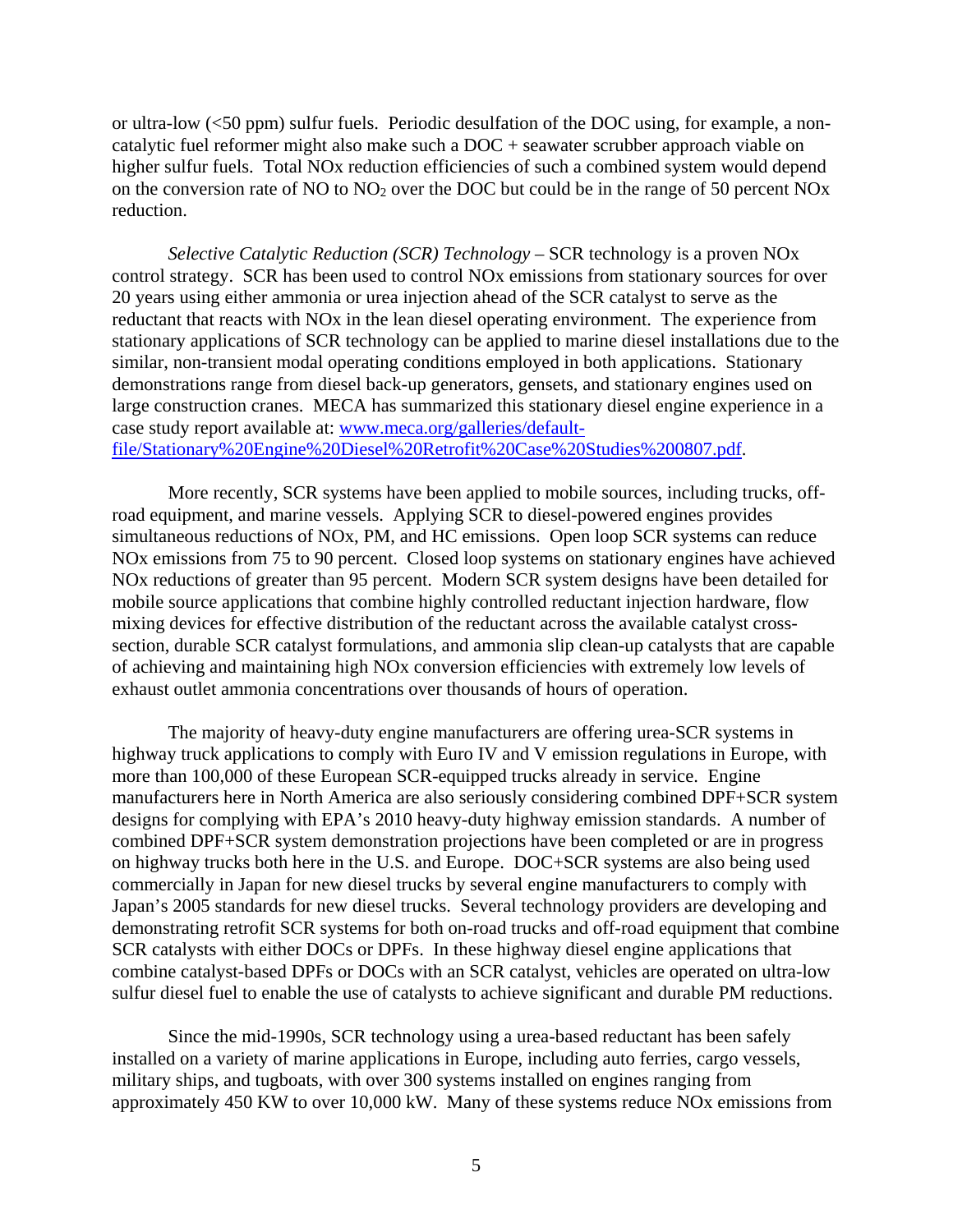their vessels to under 1 g/kWh, with some applications operating at below 0.5 g/kWh NOx. The marine diesel SCR experience includes installation on both large 2-stroke and 4-stroke marine diesel engines. In most applications, vessels equipped with SCR systems have been successfully operated on marine fuels with up to 1.5% sulfur levels (15,000 ppm). SCR systems on stationary engine applications have seem some limited operation on fuels with sulfur levels as high as 3.5% (35,000 ppm S).

Urea is the preferred reductant in these marine diesel installations, with urea consumption reported to be in the 4-5 gallons/hour/MW of engine power for a 40 percent urea in water solution. Nearly all of these marine SCR installations have employed vanadia/titania-based SCR catalyst formulations. In many cases, these marine diesel SCR installation have placed the SCR catalysts downstream of the engine's turbocharger, but there are also cases where the SCR catalysts have been installed upstream of the turbocharger to provide a better match between the exhaust temperature and the SCR catalyst operating window required to achieve a target NOx reduction. Some typical performance and operating conditions for SCR systems installed on ocean-going vessels are detailed in Table 1 below (supplied by a MECA member).

## **Table 1. Typical Marine Diesel SCR Performance and Operating Conditions**

| Performance  |                           |                        |
|--------------|---------------------------|------------------------|
|              | NO <sub>x</sub> Reduction | 90 - 99% at MCR        |
|              | <b>HC/CO</b> Reduction    | 80 - 90% at MCR        |
|              | Soot Reduction            | 30 - 40% at MCR        |
|              | Noise Reduction           | $30 - 35$ dB(A)        |
| Operation    |                           |                        |
|              | Temperature Span          | 480 - 985 °F           |
|              | Fuel                      | <b>MDO/HFO</b>         |
| Installation |                           |                        |
|              | Weight                    | Silencer $+30 - 60\%$  |
|              | Volume                    | Silencer $+/- 20\%$    |
|              | Consumables               |                        |
|              | Urea Solution (40%)       | $4 - 5$ gal/h (per MW) |
|              | Catalyst Life Span        | $10,000 - 40,000$ h    |

(Notes: MCR: maximum cruise rating of the engine; MDO: marine distillate oil; HFO: heavy fuel oil)

In marine applications, SCR minimum operating temperatures are dictated by fuel sulfur levels and the temperatures that minimize the formation of sulfates on the catalyst surfaces. At relatively low fuel sulfur levels (1,000 ppm S), vanadia/titania-based SCR catalysts can operate as low as 260  $\degree$ C with minimal sulfate formation. At fuel sulfur levels of 10,000 ppm S, this same SCR catalyst formulation minimum operating temperature rises to around 320 °C to avoid minimize sulfate formation. To avoid plugging the SCR catalyst with carbon soot or other inorganic deposits, marine systems have also employed ultrasonic or pulse jet-based soot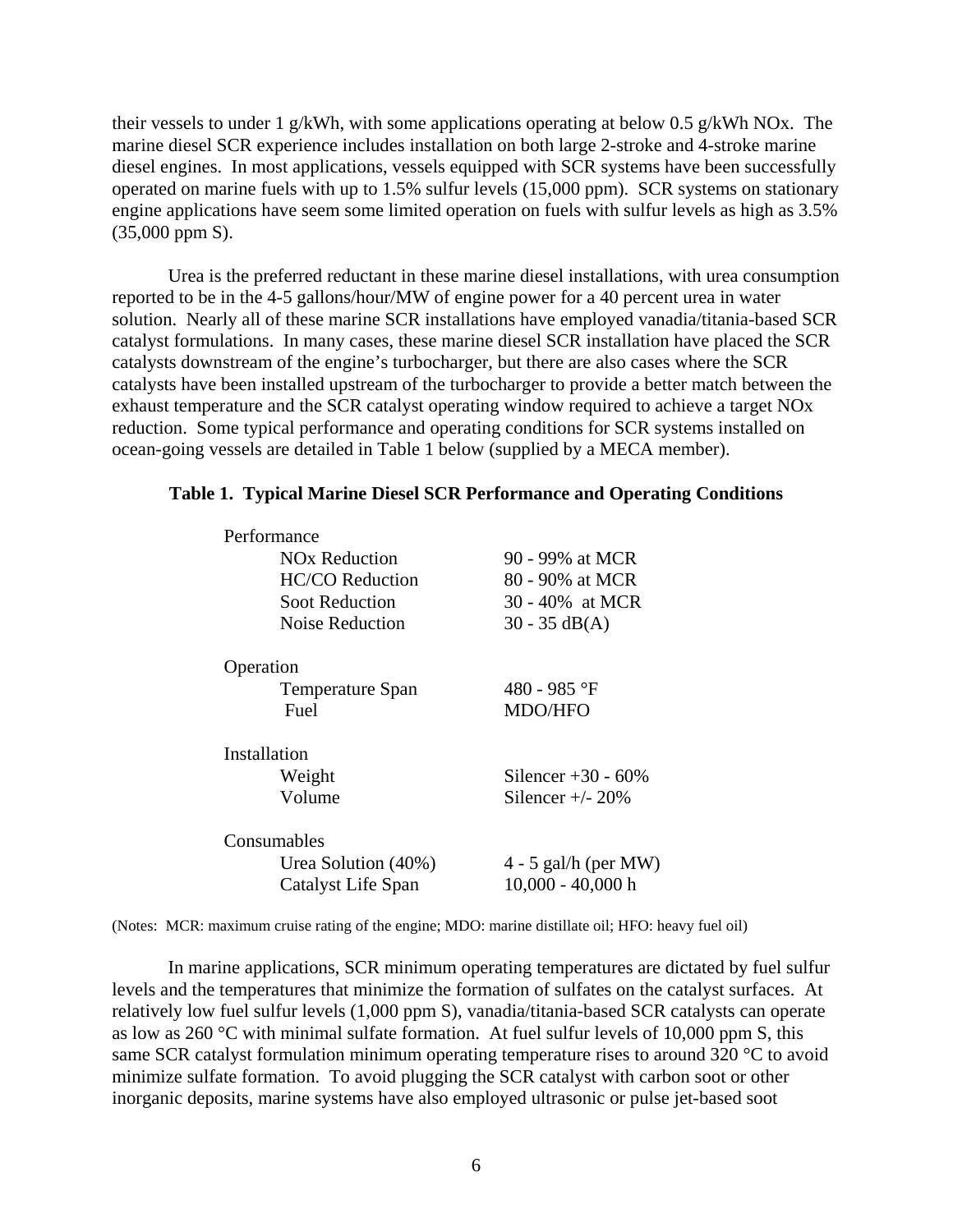blowers. As indicated in Table 1, SCR catalyst life spans in marine applications can be 40,000 hours or even longer dependent on operating conditions and catalyst system design parameters. Vanadia/titania-based catalysts used in marine SCR applications are capable of extended operation at exhaust temperatures as high as 530 °C before catalyst thermal degradation becomes an issue. As stated in EPA's ANPRM, large marine diesel exhaust temperatures are typically maintained below 450 °C to minimize engine exhaust valve impacts from corrosion or fouling from fuel-related impurities.

In addition to these written comments, MECA is also submitting a separate attachment of presentation slides that were provided to the U.S. EPA in a meeting held in the EPA offices in Ann Arbor, MI in November 2004 that detail SCR experience on marine vessels. Included in these slides are typical SCR performance and operational information reported by one MECA member company with extensive experience in the design and operation of SCR systems on large marine vessels operating primarily in Northern Europe. This same MECA member company has also provided to MECA a listing of SCR marine installations they have been completed since 1995 that includes more than 150 SCR systems installed on more than 40 vessels (propulsion and auxiliary engines). A copy of this SCR marine installation listing is also provided as a separate attachment to MECA's comments.

The Port Authority of New York and New Jersey has recently conducted an innovative pilot project to demonstrate diesel emission reduction technologies on a Staten Island ferry. The ferry was retrofitted with DOC+SCR systems on its two main, four-stroke propulsion engines. Emissions testing observed on the ferry showed NOx reductions that typically exceeded 94% during ferry cruise modes. In this project, the ferry engines were fueled with No. 2 diesel fuel with fuel sulfur levels in the 300-350 ppm range. Additional details on this Staten Island ferry project are available at:

[www.mjbradley.com/documents/Austen\\_Alice\\_Report\\_Final\\_31aug06.pdf.](http://www.mjbradley.com/documents/Austen_Alice_Report_Final_31aug06.pdf)

The aforementioned U.S. ferry project, along with other operational, marine SCR installations on ocean-going vessels from outside the U.S., provides firm evidence that SCR systems can be engineered to meet rigorous marine industry conditions and safety standards. Some of these marine SCR systems have been operating since the 1990s with high NOx conversion efficiencies and no reported safety-related issues. Given the significant experience base with SCR installations on large marine vessels over the past fifteen years (>100 marine vessels with more than 300 SCR installations), MECA believes that the implementation of EPA's proposed Tier 3 NOx levels for new Category 3 marine diesel engines could be accelerated and could occur within three years following the implementation of proposed Tier 2 standards (e.g., in the 2014 timeframe assuming that Tier 2 standards are implemented as soon as 2011).

### **Conclusion**

In closing, MECA supports EPA's proposed emission standards for Category 3 marine diesel engines. The two-step proposal put forward by EPA in their ANPRM provides important PM and NOx reductions in the near-term through improvements in engine technology and the use of lower sulfur fuels, and significant long-term NOx reductions through the use of proven,